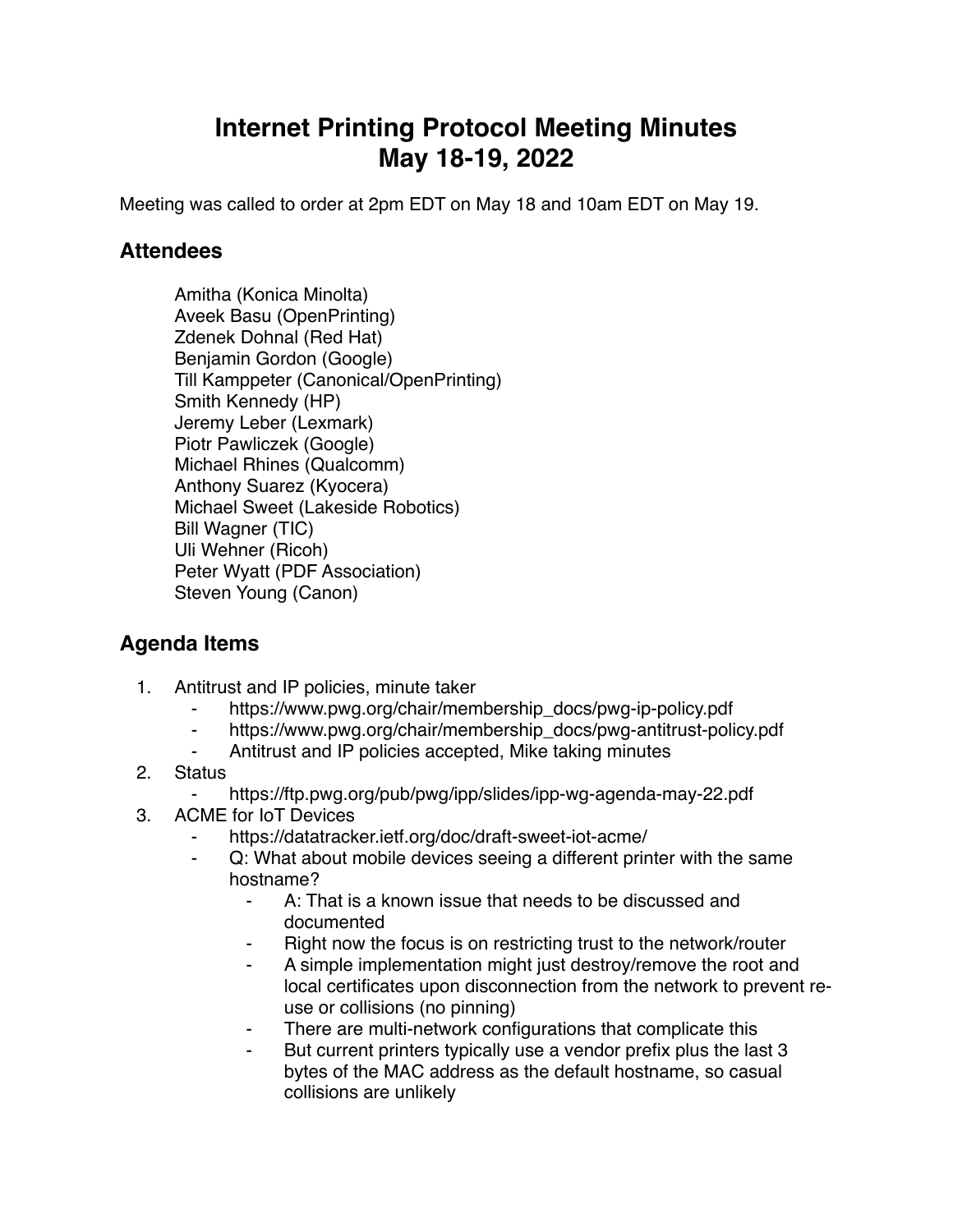- 4. 3D Discussions
	- https://ftp.pwg.org/pub/pwg/liaison/pdf-association/IEEE-PWG-3D-PDF.pdf
	- Q: What about lack of mobile support for 3D PDF?
		- A: May just be lack of usage of mobile for manufacturing, also size and complexity of files on constrained devices
	- Q: Is there interest in embedding printable content?
		- A: Certainly job tickets, associated files when the displayed model is not printable, but primarily to enable a PDF-based workflow vs. direct submission of PDF
		- Hard to point to any 3D format as "the answer" at this point...
	- Q: Should we use 3D PDF as the print format?
		- A: CAD programs now support producing 3D PDFs, but need job tickets
		- ⁃ Also need to look at conversion/slicing software to handle conversions
	- Need an errata for IPP 3D and 3D Print Job Ticket to point to the current version of ISO 32000-2 (2020)
- 5. IPP/2.x Fourth Edition
	- https://ftp.pwg.org/pub/pwg/ipp/wd/wd-ippbase23-20220428-rev.pdf
	- ⁃ Section 6, Table 2: Add GUPA operation with appropriate conformance (2.1 is RECOMMENDED, 2.2 is REQUIRED)
	- ⁃ Sections 6.1, 6.2:
		- GUPA is defined in EPX (5100.11) not NODRIVER (5100.13)
	- Section 12.1: Update references
	- Section 12.2: Verify we still need reference to 5100.13
- 6. IPP Everywhere v2.0
	- https://ftp.pwg.org/pub/pwg/ipp/wd/wd-ippeve20-20220510-rev.pdf
	- Q: Do we make IPP-USB required for 2.0?
		- ⁃ Ira: RECOMMENDED?
		- Smith/Mike: Been required since 2014 for AirPrint, maybe CONDITIONALLY REQUIRED?
		- ⁃ Smith/Uli: MS/Mopria support/require it, too
			- Consensus: RECOMMENDED
- 7. IPP Everywhere Printer Self-Certification Manual
	- https://ftp.pwg.org/pub/pwg/ipp/wd/wd-ippeveselfcert20-20220510-rev.pdf
	- Platforms:
		- ⁃ Till: For Linux, snap will work for USB and network access, not sure about Flatpak
		- ⁃ Till: Windows also has WSL (Windows Subsystem for Linux)
			- Mike: Would prefer to test/use the Windows APIs
		- ⁃ Smith: GUI could also manage self-cert results, handle submissions
		- ⁃ Uli: GUI with logging and history would be awesome
		- Action: Mike to put together a proposed UI for new self-cert tools
	- Ira: Regarding publishing on app stores, sure why not
		- Smith: Also takes care of code signing
		- Mike: Concerns for publishing delays, control of developer accounts
	- Smith: What about leveraging existing spec test files?